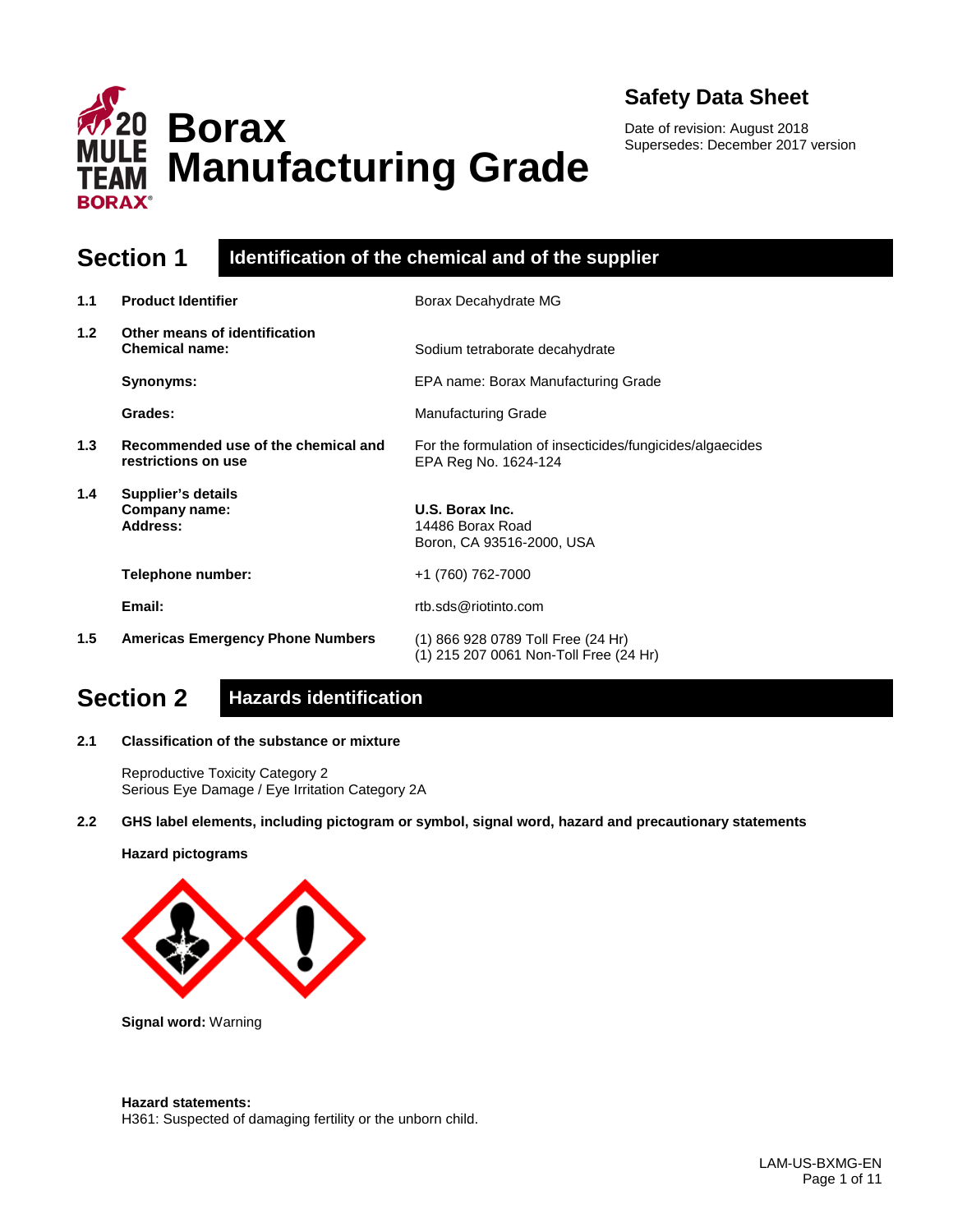H319: Causes serious eye irritation. H303: May be harmful if swallowed.

#### **Precautionary statements:**

P202: Do not handle until all safety precautions have been read and understood.

P281: Use personal protective equipment as required.

P308+P313: IF exposed or concerned: Get medical advice/attention.

P305+P351+P338: IF IN EYES: Rinse cautiously with water for several minutes. Remove contact lenses, if present and easy to do. Continue rinsing.

P501: Dispose of contents/container in accordance with local regulation.

#### **Other hazards which do not result in classification (e.g. dust explosion hazard):** None

### **Section 3 Composition/information on ingredients**

**3.1 Substances**

| <b>Chemical name</b>           | <b>CAS No.</b> | % content | See Section 8 for            |
|--------------------------------|----------------|-----------|------------------------------|
| Sodium tetraborate decahydrate | 1303-96-4      | >99.4     | Occupational Exposure Limits |

### **Section 4 First aid measures**

#### **4.1 Description of necessary first aid measures**

Protection of first-aiders: No special protective clothing is required.

**Inhalation:** If symptoms such as nose or throat irritation are observed, remove to fresh air.

**Eye contact:** Use eye wash fountain or fresh water to cleanse eye. If irritation persists for more than 30 minutes, seek medical attention.

**Skin contact:** No treatment necessary.

**Ingestion:** Swallowing small quantities (one teaspoon) will cause no harm to healthy adults. If larger amounts are swallowed, give two glasses of water to drink and seek medical attention.

- **4.2 Most important symptoms and effects both acute and delayed:** Symptoms of accidental over-exposure to high doses of inorganic borate salts have been associated with ingestion or absorption through large areas of severely damaged skin. These may include nausea, vomiting, and diarrhoea, with delayed effects of skin redness and peeling (see Section 11).
- **4.3 Indication of any immediate medical attention and special treatment needed:** Note to physicians: Supportive care only is required for adult ingestion of less than a few grams of the product. For ingestion of larger amounts, maintain fluid and electrolyte balance and maintain adequate kidney function. Gastric lavage is only recommended for heavily exposed, symptomatic patients in whom emesis has not emptied the stomach. Hemodialysis should be reserved for patients with massive acute absorption, especially for patients with compromised renal function. Boron analyses of urine or blood are only useful for verifying exposure and are not useful for evaluating severity of poisoning or as a guide in treatment<sup>1</sup>.

## **Section 5 Fire-fighting measures**

**5.1 Suitable extinguishing media:** Use extinguishing media that are appropriate to local circumstances and the surrounding environment.

**Unsuitable extinguishing media:** None

- **5.2 Special hazards arising from the chemical** None. The product is not flammable, combustible or explosive.
- **5.3 Special protective equipment and precautions for fire fighters:**  Not applicable. The product is itself a flame retardant.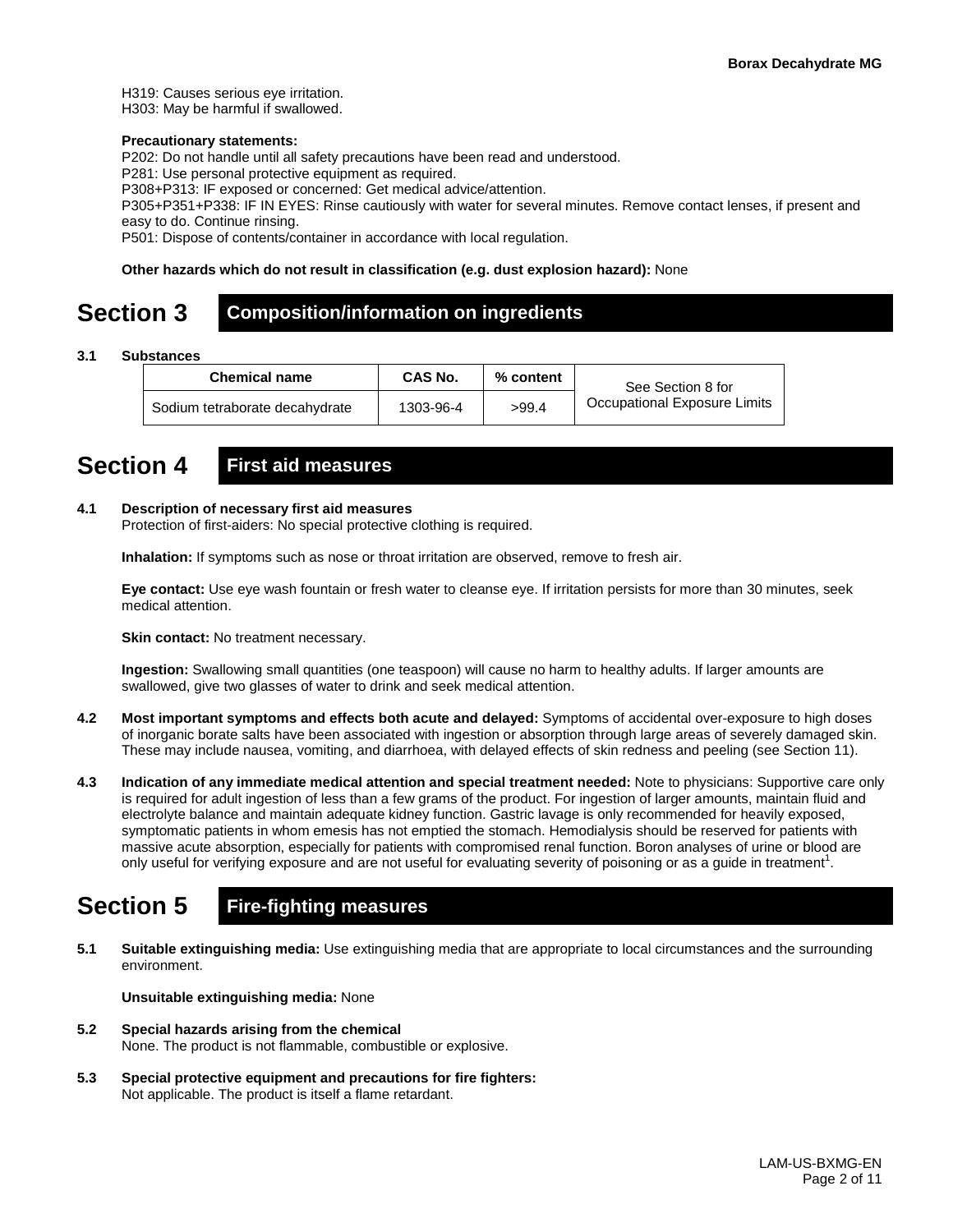# **Section 6 Accidental release measures**

#### **6.1 Personal precaution, protective equipment and emergency procedures**

#### **For non-emergency personnel:**

Eye protection according to ANSI Z.87.1 or other national standards.

#### **For emergency responders:**

Eye protection according to ANSI Z.87.1 or other national standards.

**6.2 Environmental precautions:** The product is a water-soluble white powder that may cause damage to trees or vegetation by root absorption. Avoid contamination of water bodies during clean up and disposal. Advise local water authority that none of the affected water should be used for irrigation or for the abstraction of potable water until natural dilution returns the boron value to its normal environmental background level or meets local water quality standards.

#### **6.3 Methods and material for containment and cleaning up**

**Appropriate containment:** Avoid spillage into water and cover drains.

**Land spill:** Vacuum, shovel or sweep up and place in containers for disposal in accordance with applicable local regulations.

**Spillage into water:** Where possible, remove any intact containers from the water.

#### **6.4 Reference to other sections**

Refer to sections 8, 12 and 13.

### **Section 7 Handling and storage**

#### **7.1 Precautions for safe handling**

Good housekeeping procedures should be followed to minimise dust generation and accumulation. Avoid spills. Do not eat, drink and smoke in work areas. Wash hands after use. Remove contaminated clothing and protective equipment before entering eating areas.

#### **7.2 Conditions for safe storage, including any incompatibilities**

No special handling precautions are required, but dry, indoor storage is recommended. To maintain package integrity and to minimise caking of the product, bags should be handled on a first-in first-out basis.

| Storage temperature:        | Ambient           |
|-----------------------------|-------------------|
| Storage pressure:           | Atmospheric       |
| <b>Special sensitivity:</b> | Moisture (Caking) |

### **Section 8 Exposure controls/personal protection**

#### **8.1 Control parameters**

**Occupational exposure limit values:** In the absence of a national OEL, Rio Tinto Borax recommends and applies internally an Occupational Exposure Limit (OEL) of 1 mg B/m<sup>3</sup>. To convert product into equivalent boron (B) content, multiply by 0.113.

| Country       | 8-hr TWA<br>OEL $(mg/m^3)$ | 15 min STEL<br>(mg/m <sup>3</sup> ) | <b>Legal Basis</b>                                                                                                  |
|---------------|----------------------------|-------------------------------------|---------------------------------------------------------------------------------------------------------------------|
| Argentina     |                            | $\overline{\phantom{0}}$            | Decree 351 of 1979, amended by Resolution 295/2003 - Annex IV, 21<br>November 2003                                  |
| <b>Brazil</b> |                            | 6                                   | Ordinance No. 3214, 6/8/78, NR-15, Annex 11, as amended through<br>3/10/1994 & NR-09, as amended through 12/29/1994 |

#### Occupational Exposure Limits: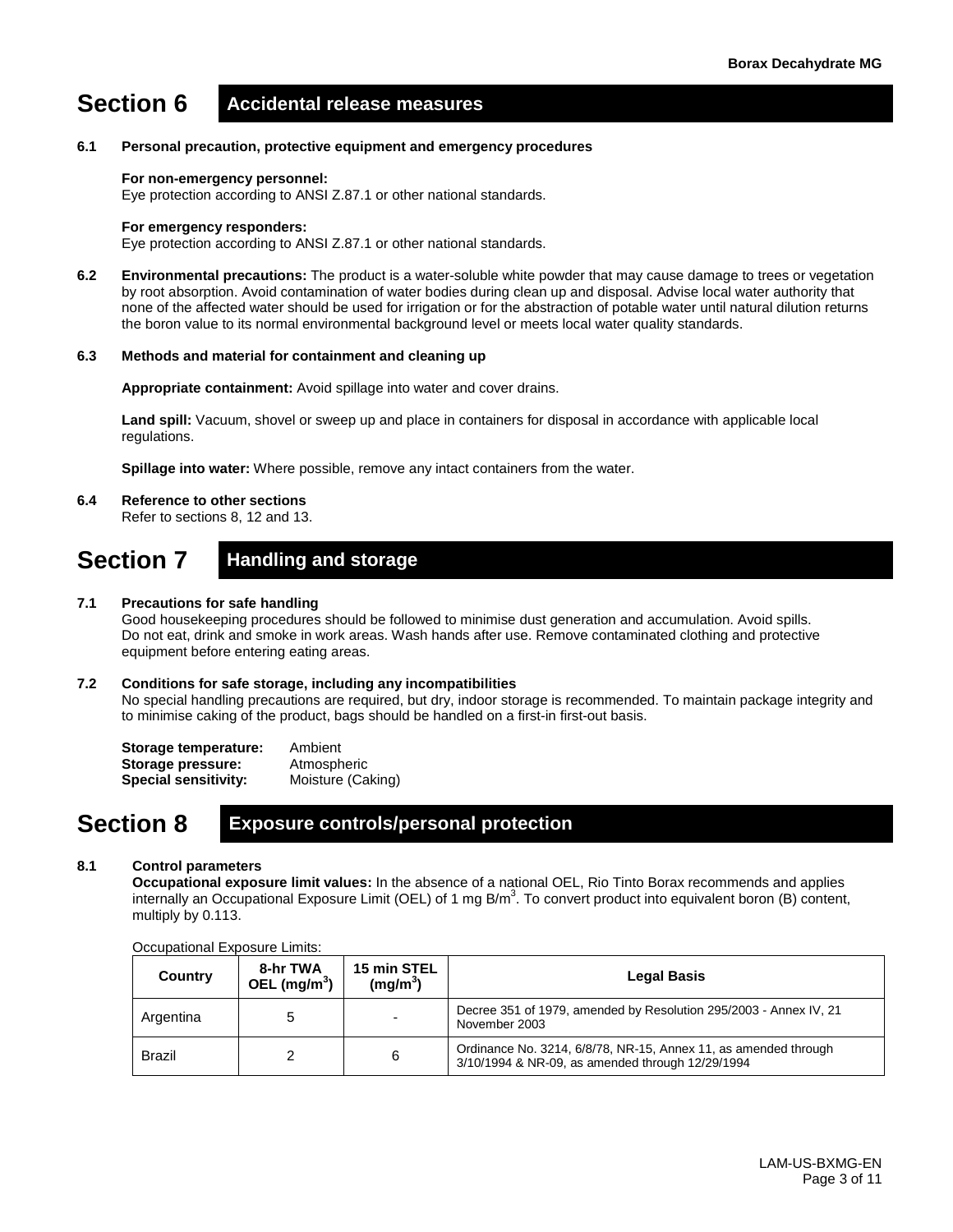| <b>Country</b>        | 8-hr TWA<br>OEL $(mg/m3)$ | 15 min STEL<br>(mg/m <sup>3</sup> )                                                                                                              | <b>Legal Basis</b>                                                                                                                                                                            |  |  |
|-----------------------|---------------------------|--------------------------------------------------------------------------------------------------------------------------------------------------|-----------------------------------------------------------------------------------------------------------------------------------------------------------------------------------------------|--|--|
| Colombia              | 2                         | 6                                                                                                                                                | Resolución Número 02400 Mayo 22 de 1979. Normas sobre vivienda,<br>higiene y seguridad en los establecimientos de trabajo) [as updated through<br>ACGIH publication from March 20, 2013       |  |  |
| Costa Rica            | $\overline{2}$            | 6                                                                                                                                                | Regulation for the Registration of Hazardous Products, Executive Decree<br>No. 28113S, as amended by Executive Decree No. 30718, Oct 2, 2002)<br>updated with March 20, 2013 ACGIH data       |  |  |
| Dominican<br>Republic | 2                         | 6                                                                                                                                                | Regulation of Safety and Health in the Workplace - Decree No. 522-06 and<br>Resolution No. 04-2007 of January 30, 2007) updated with ACGIH data<br>published on March 20, 2013                |  |  |
| Ecuador               | $\overline{2}$            | 6                                                                                                                                                | INEN 2266:2013, 2013-01 2nd rev.: Transport, storage and handling of<br>hazardous materials. Requirements. 1st ed., 1/29, 2013) [as updated through<br>ACGIH publication from, March 20, 2013 |  |  |
| Nicaragua             | $\overline{2}$            | 6                                                                                                                                                | General Law of Workplace Hygiene and Safety. Law No. 618, published in<br>Official Gazette No. 133, July 13, 2007) as updated with ACGIH version<br>published on March 20, 2013               |  |  |
| Paraguay              | $\overline{2}$            | 6                                                                                                                                                | Decree No. 14.390/92 that approves the General Technical Regulation of<br>Safety, Hygiene and Medicine in the Workplace (July 28, 1992)                                                       |  |  |
| Peru                  | 5                         |                                                                                                                                                  | Decreto Supremo 015-2005-SA (Reglamento sobre Valores Límites<br>Permisibles para Agentes Químicos en el Ambiente de Trabajo, July 2005                                                       |  |  |
| Uruguay               | $\overline{2}$            | Decree No. 307/009, as modified by Decree 346/011, published October 13,<br>6<br>2011) [as updated through ACGIH publication from March 20, 2013 |                                                                                                                                                                                               |  |  |
| Venezuela             | 5                         |                                                                                                                                                  | Permissible environmental concentrations (Concentraciones ambientales<br>permisibles (CAPs), Table 1, COVENIN 2253:2001                                                                       |  |  |
|                       | 2                         | 6                                                                                                                                                | Permissible environmental concentrations (Concentraciones ambientales<br>permisibles (CAPs), Table 1, FONDONORMA 2253:2009)                                                                   |  |  |

**8.2 Appropriate engineering controls:** Use local exhaust ventilation to keep airborne concentrations of dust below permissible exposure limits.

#### **8.3 Personal protection equipment:**

Eye and face protection: Eye protection according to ANSI Z.87.1 or other national standards are required. Skin protection: Standard work gloves (cotton, canvas or leather) may be warranted if environment is excessively dusty. Respiratory protection: Where airborne concentrations are expected to exceed exposure limits, respirators should be used.

## **Section 9 Physical and chemical properties**

#### **9.1 Information on basic physical and chemical properties**

| Appearance:                                   | White, crystalline solid                                        |
|-----------------------------------------------|-----------------------------------------------------------------|
| Odour                                         | <b>Odourless</b>                                                |
| <b>Odour threshold:</b>                       | Not applicable: odourless                                       |
| pH @ 20°C:                                    | 9.3 (0.1% solution); 9.2 (1.0% solution); 9.3 (4.7% solution)   |
| <b>Melting point/ Freezing point:</b>         | 62°C (enclosed space)                                           |
| Initial boiling point and boiling range:      | Not applicable                                                  |
| Flash point:                                  | Not applicable: inorganic substance                             |
| <b>Evaporation rate:</b>                      | Not applicable: non-volatile                                    |
| <b>Flammability:</b>                          | Non-flammable (used as a flame retardant)                       |
| Upper/lower flammability or explosive limits: | Not applicable: non-flammable                                   |
| Vapour pressure:                              | Not applicable                                                  |
| Vapour density:                               | Not applicable                                                  |
| <b>Relative density:</b>                      | 1.72@23°C                                                       |
| Solubility(ies):                              | Water: 49.74 g/L @ 20°C                                         |
| Partition coefficient; n-octanol/water:       | Log $P_{ow} = -1.53$ @ 22°C                                     |
| Auto-ignition temperature:                    | Not applicable: not self-heating                                |
| <b>Decomposition temperature:</b>             | Not applicable                                                  |
| <b>Viscosity:</b>                             | Not applicable: solid substance                                 |
| <b>Explosive properties:</b>                  | Not explosive: does not contain chemical groups associated with |
|                                               | LAM-US-BXMG-EN                                                  |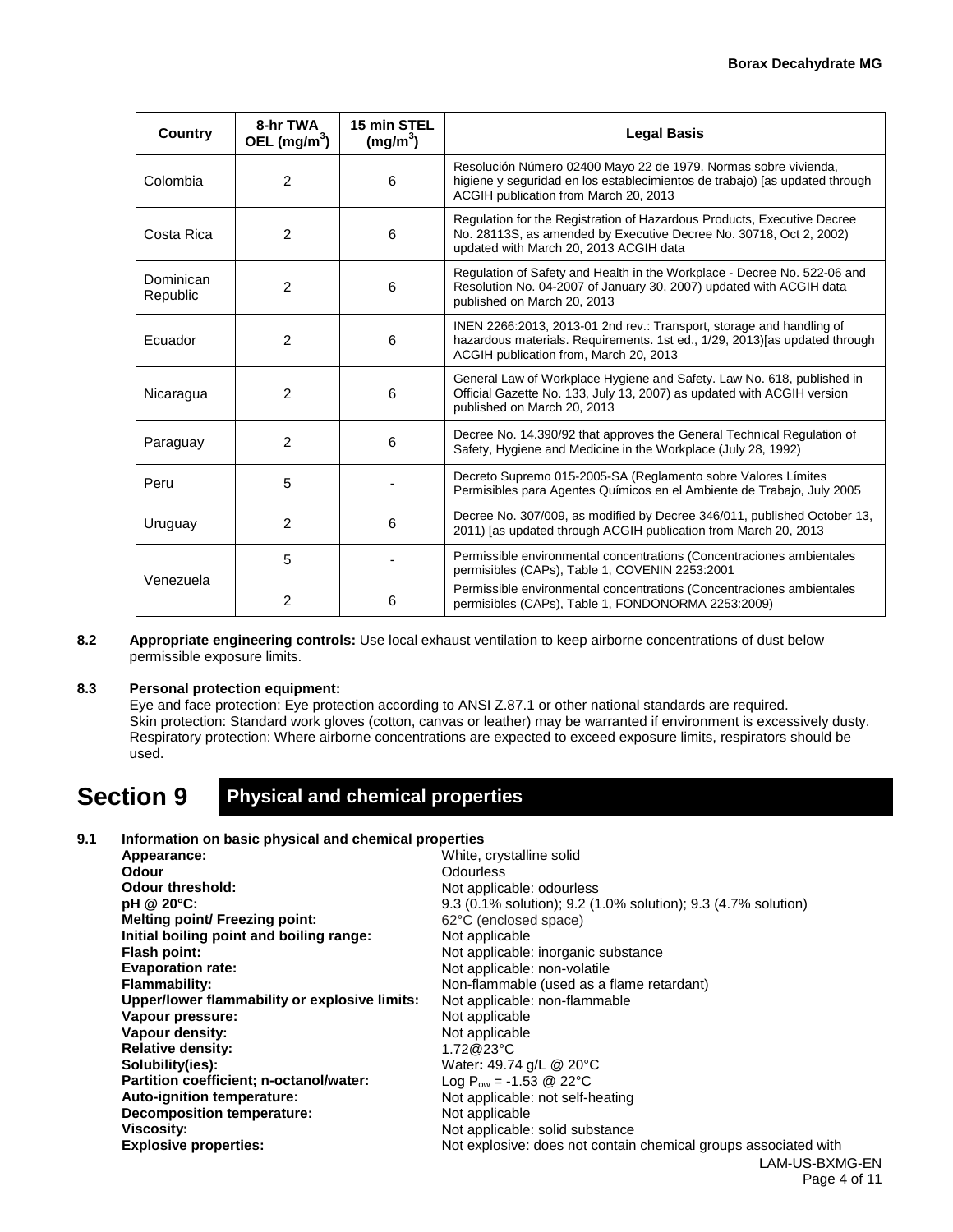**Oxidising properties:**

**9.2 Other information Molecular weight: Formula:**

explosive properties Not oxidising: does not contain chemical groups associated with oxidising properties

381.37  $Na<sub>2</sub>B<sub>4</sub>O<sub>7</sub>$ .10H<sub>2</sub>O

### **Section 10 Stability and reactivity**

- **10.1 Reactivity:** None known.
- **10.2 Chemical stability:** Under normal ambient temperatures (-40°C to +40°C), the product is stable. When heated it loses water, eventually forming anhydrous borax ( $Na<sub>2</sub>B<sub>4</sub>O<sub>7</sub>$ ).
- **10.3 Possibility of hazardous reactions:** Reaction with strong reducing agents such as metal hydrides or alkali metals will generate hydrogen gas which could create an explosive hazard.
- **10.4 Conditions to avoid:** Avoid contact with strong reducing agents by storing according to good industrial practice.
- **10.5 Incompatible materials**: Strong reducing agents.
- **10.6 Hazardous decomposition products:** None.

### **Section 11 Toxicological Information**

**11.1 Information on the likely routes of exposure (inhalation, ingestion, skin and eye contact)** Inhalation is the most significant route of exposure in occupational and other settings. Dermal exposure is not usually a concern because product is poorly absorbed through intact skin. Product is *not* intended for ingestion.

#### **(a) Acute toxicity**

Method: Acute Oral Toxicity Study – U.S. EPA FIFRA Guidelines Species: Rat Dose: 5,150 – 6,000 mg/kg of body weight Routes of Exposure: Oral Results: Low acute oral toxicity.  $LD_{50}$  in rats is 5,560 mg/kg of body weight. Classification: Acute Toxicity (Oral) Category 5 (Hazard statement: H303: May be harmful if swallowed)

Method: Acute Dermal Toxicity Study – U.S. EPA FIFRA Guidelines Species: Rabbit Dose: 2,000 mg/kg bw Routes of Exposure: Dermal Results: Low acute dermal toxicity; LD<sub>50</sub> in rabbits is  $> 2,000$  mg/kg of body weight. Poorly absorbed through intact skin. Based on the available data, the classification criteria are not met.

Method: Acute Inhalation Toxicity Study – OECD Guideline 403 Species: Rat Dose: 2.03 mg/L Routes of Exposure: Inhalation Results: Low acute inhalation toxicity. LC<sub>50</sub> in rats is > 2.0 mg/l (or g/m<sup>3</sup>). Based on the available data, the classification criteria are not met.

**(b) Skin corrosion / irritation:** Method: Primary Dermal Irritation Study – U.S. EPA FIFRA Guidelines Species: New Zealand White Rabbit Dose: 0.5 g moistened with saline Routes of Exposure: Dermal Results: No skin irritation. Mean Primary Irritation Score: 0. Based on the available data, the classification criteria are not met.

#### **(c) Serious eye damage / irritation:**

Method: Eye Irritation Study – similar to OECD Guideline 405 Species: New Zealand White Rabbit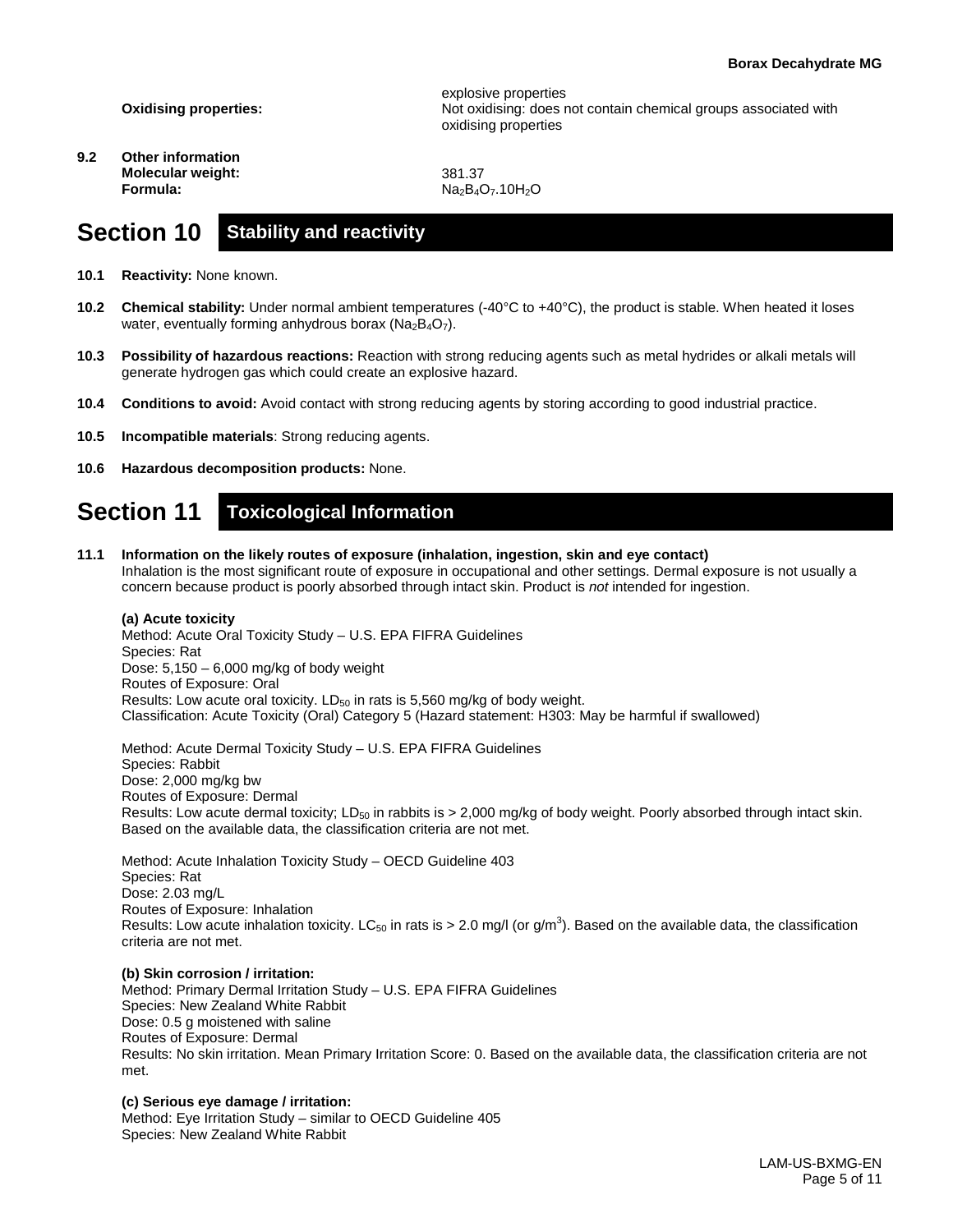Dose: 0.077g Routes of Exposure: Eye Results: Irritating, fully reversible in 14 days. Classification: Eye Irritation Category 2A (Hazard statement: H319: Causes serious eye irritation.) Many years of occupational exposure indicate no adverse effects on human eye.

#### **(d) Respiratory or skin sensitisation:**

Method: Buehler Test – OECD Guideline 406 Species: Guinea Pig Dose: 0.4 g Routes of Exposure: Dermal Results: Not a skin sensitiser. No respiratory sensitisation studies have been conducted. There are no data to suggest that disodium tetraborates are respiratory sensitisers. Based on the available data, the classification criteria are not met.

#### **(e) Germ cell mutagenicity:**

Method: Several in vitro mutagenicity studies have been carried out on boric acid including gene mutation in mammalian cells, unscheduled DNA synthesis, chromosomal aberration and sister chromatid exchange in mammalian cells. Species: L5178Y mouse lymphoma, V79 Chinese hamster cells, C3H/10T1/2 cells, hepatocytes, Chinese hamster ovary (CHO cells). Dose: 1.0 - 10.0 mg/ml (1000 -10000 ppm) boric acid Routes of Exposure: *in vitro*

Results: Not mutagenic (based on boric acid). Based on the available data, the classification criteria are not met.

#### **(f) Carcinogenicity:**

Method: OECD 451 equivalent. Species: B6C3F1 mice Dose: 446 ; 1150 mg boric acid/kg bw/day Routes of Exposure: Oral feeding study Results: No evidence of carcinogenicity (based on boric acid). Based on the available data, the classification criteria are not met.

#### **(g) Reproductive toxicity:**

Method: Three-generation feeding study, similar to OECD 416 Two-Generation Study Species: Rat Dose: 0; 34 (5.9); 100 (17.5); and 336 (58.5) mg boric acid (mg B)/kg bw/day; and 0; 50 (5.9); 155 (17.5); and 518 (58.5) mg borax (mg B)/kg bw/day Routes of Exposure: Oral feeding study

Results: NOAEL in rats for effects on fertility in males is 100 mg boric acid/kg bw and 155 mg sodium tetraborate decahydrate/kg bw; equivalent to 17.5 mg B/kg bw.

Method: Prenatal Developmental Toxicity Study - OECD Guideline 414 Species: Rat

Dose: 0; 19 (3.3); 36 (6.3); 55 (9.6); 76 (13.3) and 143 (25) mg boric acid (mg B)/kg bw.

Routes of Exposure: Oral feeding study

Results: NOAEL in rats for developmental effects on the foetus including foetal weight loss and minor skeletal variations is 55 mg boric acid/kg bw or 9.6 mg B/kg; equivalent to 85 mg disodium tetraborate pentahydrate/kg bw.

Classification: Reproductive Toxicity Category 2 (Hazard statement: H361: Suspected of damaging fertility or the unborn child.)

Method: Occupational studies of evaluating sensitive sperm parameters in highly exposed borate workers. Epidemiological studies evaluating high environmental exposures to boron and developmental effects in humans have been conducted. Species: Human

Dose: A subset of workers was exposed to 125 mg B/day.

Routes of Exposure: Combined oral ingestion and inhalation

Results: No adverse fertility effects in male workers. Epidemiological studies of human developmental effects have shown an absence of effects in exposed borate workers and populations living in areas with high environmental levels of boron.

#### **(h) STOT-single exposure:**

Method: Standard Test Method for Estimating Sensory Irritancy of Airborne Chemicals - ASTM E981-04 (2004) Species: Mouse

Dose:  $186 - 1704$  mg/m<sup>3</sup>

Routes of Exposure: Inhalation

Results: The maximum exposure of 1704 mg/m<sup>3</sup> resulted in a reduced respiratory rate of 33%, graded as moderate irritation. The lowest exposure tested of 186 mg/m<sup>3</sup> sodium tetraborate pentahydrate resulted in a reduced respiration rate of 11%, graded as no irritation. Based on the available data, the classification criteria are not met.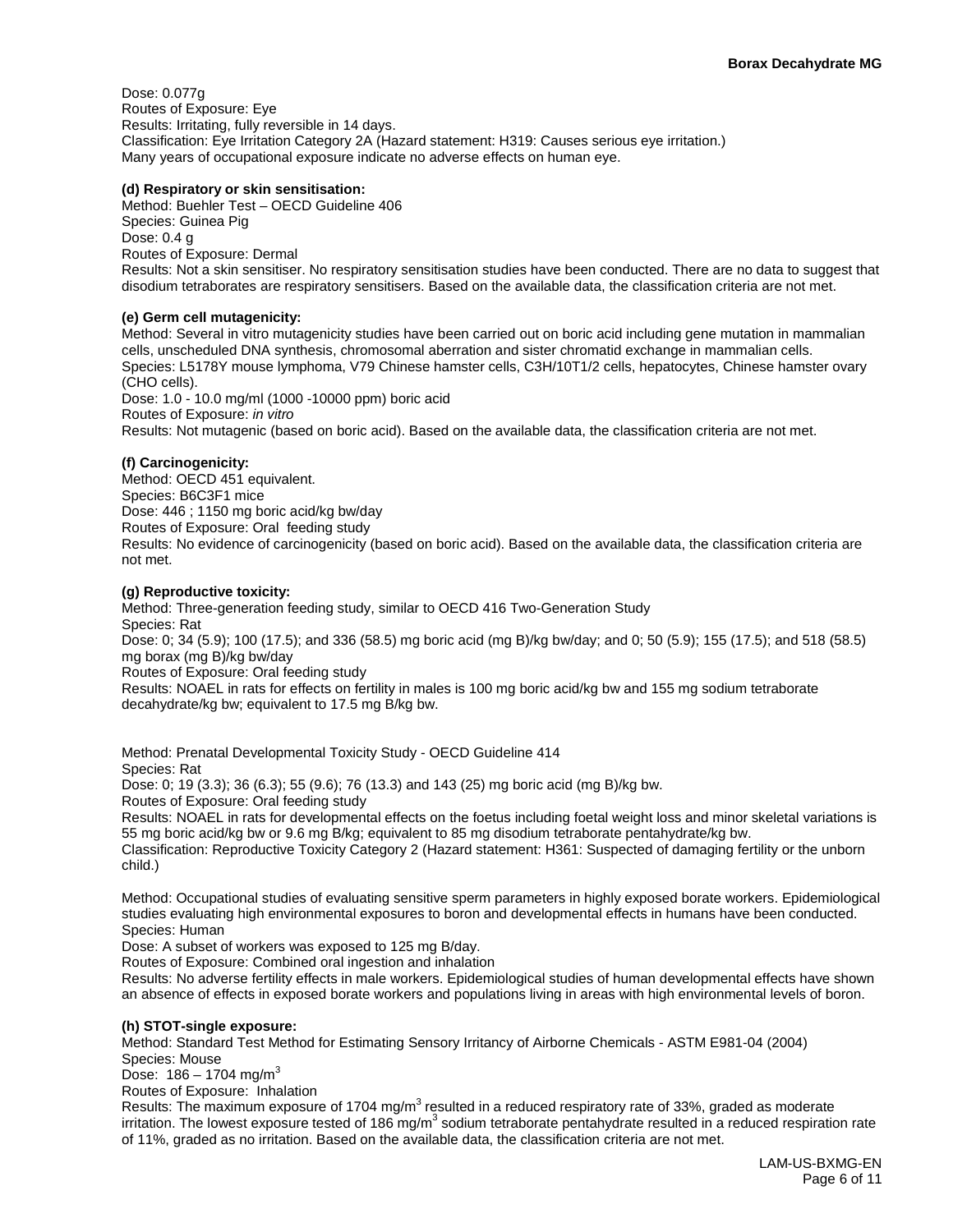Method: Sensory irritation in human volunteers Species: Human Dose:  $5 - 40$  mg/m<sup>3</sup> Routes of Exposure: Inhalation Results: A NOAEL for irritation from sodium tetraborate pentahydrate of 10 mg/m<sup>3</sup> among male and female human volunteers under controlled laboratory conditions. At 10  $mg/m<sup>3</sup>$  increased nasal secretion was observed, but occurred in the absence of other irritating effects at a concentration below that considered irritating by volunteers and was not seen in a subsequent study.

#### **(i) STOT-repeated exposure:**

Method: Chronic toxicity study of boric acid and disodium tetraborate decahydrate, similar to OECD 452 Species: Rat

Dose: 0; 33 (5.9); 100 (17.5); 334 (58.5) mg boric acid (B)/kg bw per day (nominal in diet); and 0; 52 (5.9); 155 (17.5); 516 (58.5) mg borax (B)/kg/day (nominal in diet)

Routes of Exposure: Oral feeding study

Results: A NOAEL of 17.5 mg B/kg bw/day equivalent to 118 mg sodium tetraborate pentahydrate/kg bw/day was determined in a chronic feeding study (2 years) in rats and is based on testes effects. Other effects (kidney, haemopoietic system) are regarded only at even higher dose levels. Based on the available data, the classification criteria are not met.

**(j) Aspiration hazard:** Physical form of solid powder indicates no aspiration hazard potential.

#### **11.2 Symptoms related to the physical, and chemical and toxicological characteristics:**

At high concentrations irritation of nose, throat and eye may be observed. Products are *not* intended for ingestion. Small amounts (e.g. a teaspoonful) swallowed accidentally are not likely to cause effects. Symptoms of accidental over-exposure to high doses of inorganic borate salts have been associated with ingestion or absorption through large areas of severely damaged skin. These may include nausea, vomiting, and diarrhoea, with delayed effects of skin redness and peeling.

#### **11.3 Delayed and immediate effects as well as chronic effects from short and long-term exposure:**

Human epidemiological studies show no increase in pulmonary disease in occupational populations with chronic exposures to boric acid and sodium borate dust. Human epidemiological studies indicate no effect on fertility in occupational populations with chronic exposures to borate dust and indicate no effect to a general population with high exposures to borates in the environment.

#### **11.4 Numerical measures of toxicity (such as acute toxicity)**

None. This product is a substance.

# **Section 12 Ecological information**

#### **12.1 Ecotoxicity (aquatic and terrestrial, where available)**

Note that the data values are expressed as boron equivalents. To convert to this product divide the boron equivalent by 0.113. Studies judged to be unreliable or with insufficient information to evaluate are not included.

### **Freshwater**

Chronic studies

| Taxonomic<br>Group            | Number of<br>Taxa Tested | Range of Endpoint Values (geometric NOEC/EC10)                      | <b>References</b> |
|-------------------------------|--------------------------|---------------------------------------------------------------------|-------------------|
| Algal                         | 4                        | 10 mg B/L (Chlorella pyrenoidosa) to 50 mg B/L (Anacystis nidulans) | 3, 4              |
| Higher plants                 | 3                        | 4.0 mg B/L (Phragmites australis) to 60 mg B/L (Lemna minor)        | 5, 6              |
| Invertebrate and<br>protozoan |                          | 5.7 mg B/L (Daphnia magna) to 32 mg B/L (Chironomus riparius)       | 7, 8              |
| Fish                          | 6                        | 2.9 mg B/L (Micropterus salmoides) to 17 mg B/L (Carassius auratus) | 9                 |
| Amphibian                     | 2                        | 29 mg B/L (Rana pipiens) to 41 mg B/L (Bufo fowleri)                | 9                 |

Results<sup>2</sup>: Based on the complete data set of 22 species, the HC<sub>5</sub> value of the species sensitivity distribution is 4.05 mg B/L.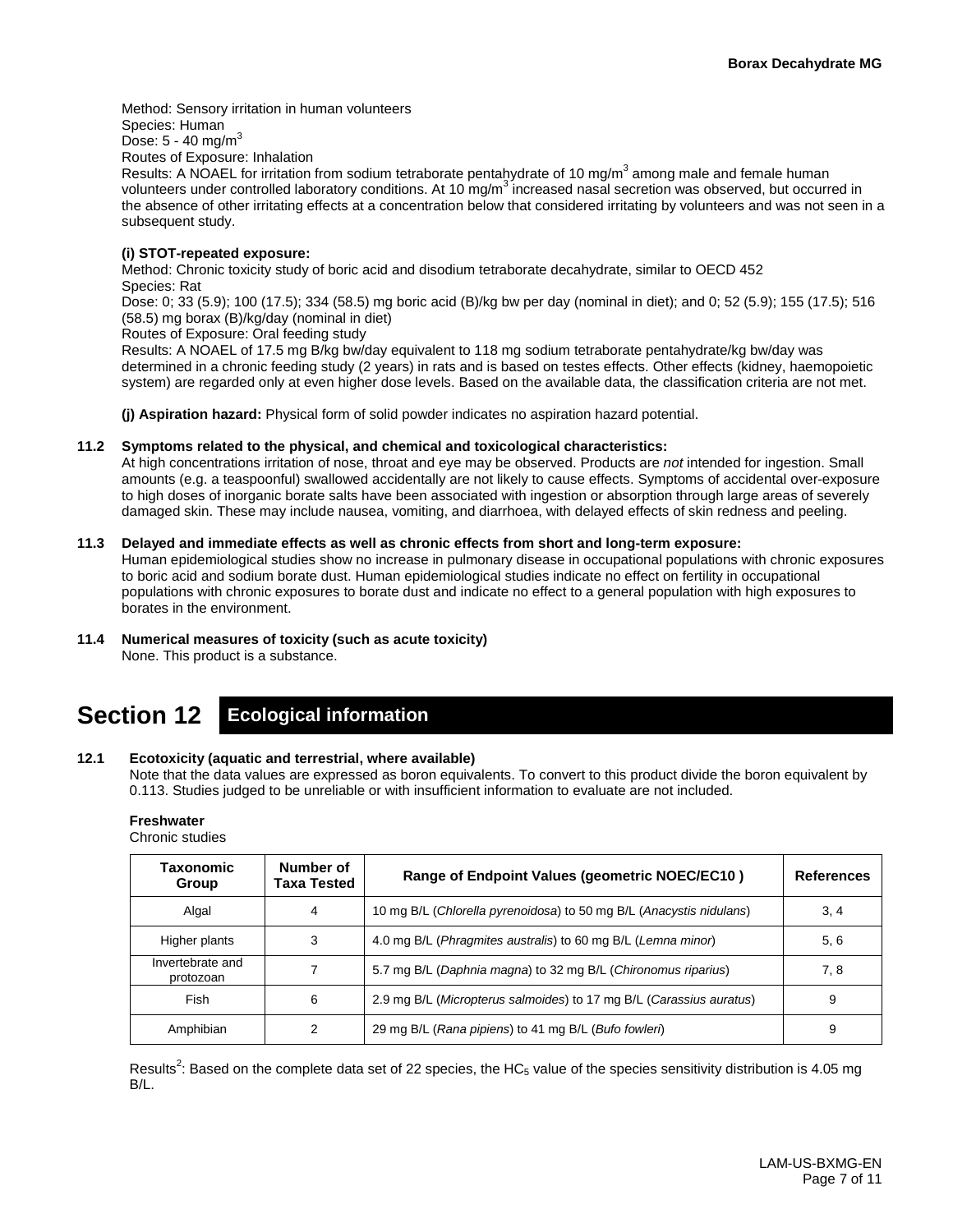Acute studies

| Taxonomic<br>Group            | Number of<br>Taxa Tested | Range of Endpoint Values (geometric EC/LC50)                                  | <b>References</b> |
|-------------------------------|--------------------------|-------------------------------------------------------------------------------|-------------------|
| Algal                         | 2                        | 10 mg B/L (Chlorella pyrenoidosa) to 28 mg B/L (Selenastrum<br>capricornutum) | 3, 10             |
| Invertebrate and<br>protozoan | 9                        | 113 mg B/L (Ceriodaphnia dubia) to 1376 mg B/L (Chironomus decorus)           | 11, 12            |
| Fish                          |                          | 80 mg B/L (Pimephales promelas) to 627 mg B/L (Onchorhynchus<br>tschawytscha) | 11, 13            |
| Amphibian                     | 2                        | 86 mg B/L (Rana pipiens) to 104 mg B/L (Bufo fowleri)                         | 9                 |

Results<sup>2</sup>: Based on the complete data set from 46 studies with 20 species, the HC<sub>5</sub> value of the species sensitivity distribution is 27.3 mg B/L

Classification: Based on the acute data for freshwater species, this substance is not classified as hazardous to the environment.

#### **Marine and Estuarine Data**

Chronic studies

| Taxonomic<br>Group | Number of<br><b>Taxa Tested</b> | Range of Endpoint Values (geometric NOEC/EC10)                                                                          | <b>References</b> |
|--------------------|---------------------------------|-------------------------------------------------------------------------------------------------------------------------|-------------------|
| Algal              | 19                              | 5 mg B/L (Emiliana huxleyi) to >100 mg B/L (Agmenellum<br>guadruplicatum, Anacystis marina, Thallassiorsira pseudonana) |                   |

Results: No data are available for invertebrate or vertebrate species. The results from the freshwater data set are recommended as applicable to marine and estuarine species.

#### Acute studies

| Taxonomic<br>Group | Number of<br>Taxa Tested | Range of Endpoint Values (geometric EC/LC50)                             | <b>References</b> |
|--------------------|--------------------------|--------------------------------------------------------------------------|-------------------|
| Invertebrate       | 3                        | 45 mg B/L (Litopenaeus vannamei) to 83 mg B/L (Americamysis bahia)       | 14.15             |
| Fish               | 2                        | 74 mg B/L (Limanda limanda) to 600 mg B/L (Oncorhynchus<br>tschawvtscha) | 13.16             |

No data are available for algal species.

#### **Sediment**

| Taxonomic<br>Group | Number of<br>Taxa Tested | Range of Endpoint Values (geometric EC/LC50)   | <b>References</b> |
|--------------------|--------------------------|------------------------------------------------|-------------------|
| Invertebrate       |                          | 82.4 mg B/kg sediment dw (Chironomus riparius) | 17.18             |

Results: Although limited, the data suggest that sediment organisms are within range of toxicity of aquatic organisms. In addition, the substance will not partition to the sediment, so a sediment/water partitioning approach is justified.

#### **Sewage Treatment Plants (STP)**

| Taxonomic<br>Group | Number of<br><b>Taxa Tested</b> | Range of Endpoint Values (geometric NOEC/EC10)                            | <b>References</b> |
|--------------------|---------------------------------|---------------------------------------------------------------------------|-------------------|
| Activated sludge   | <b>NA</b>                       | >17.5 mg B/L to 100 mg B/L                                                | 19                |
| Microbes           | 3                               | 10 mg B/L (Opercularia bimarginata) to 20 mg B/L (Paramecium<br>caudatum) | 20                |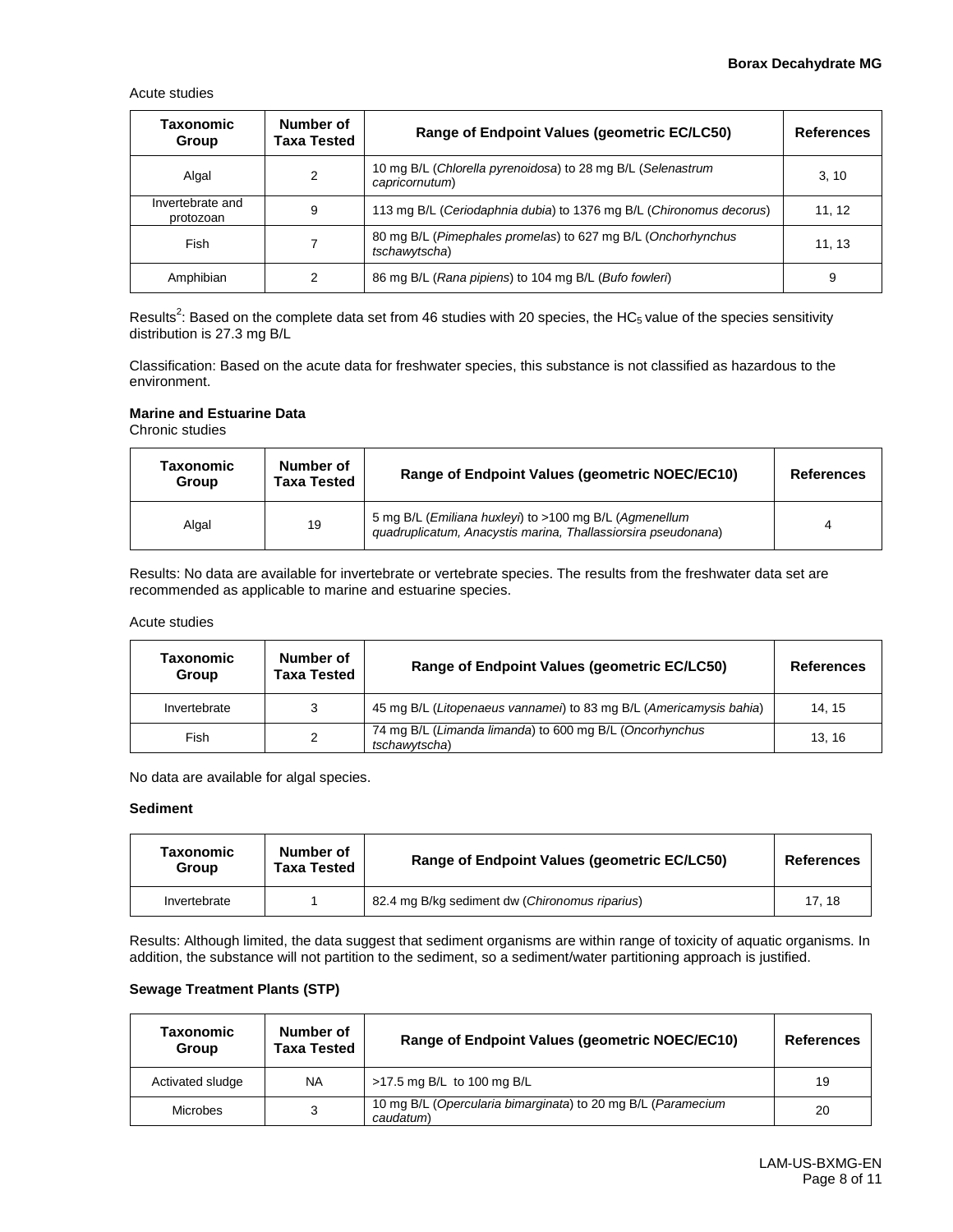#### **Terrestrial Data** Chronic studies

| Taxonomic<br>Group | Number of<br>Taxa Tested | Range of Endpoint Values (geometric NOEC/EC10)                                                                          | <b>References</b> |
|--------------------|--------------------------|-------------------------------------------------------------------------------------------------------------------------|-------------------|
| Plant              | 28                       | 7.2 mg B/kg dw (Zea mays) to 56 mg B/kg dw (Allium cepa)                                                                | 21, 22            |
| Invertebrates      | 9                        | 15.4 mg B/kg dw (Folsomia candida) to 87 mg B/kg dw (Caenorhabditis<br>elegans)                                         | 23.24             |
| Soil micro         | 3                        | 12 mg B/kg dw (nitrogen mineralization and nitrification test) to 420 mg<br>B/kg dw (soil nitrogen transformation test) | 25.26             |

Results<sup>2</sup>: Based on the complete data set, the HC<sub>5</sub> value of the species sensitivity distribution is 10.8 mg B/kg dw.

**Phytotoxicity:** Boron is an essential micronutrient for healthy growth of plants. It can be harmful to boron sensitive plants in higher quantities. Care should be taken to minimise the amount of borate product released to the environment.

#### **12.2 Persistence and Degradability**

Biodegradation is not an applicable endpoint since the product is an inorganic substance.

#### **12.3 Bioaccummulative potential**

This product will undergo hydrolysis in water to form undissociated boric acid. Boric acid will not biomagnify through the foodchain. Octanol/Water partition coefficient: Log P<sub>ow</sub> = -0.7570 @ 25°C (based on boric acid)<sup>27</sup>.

#### **12.4 Mobility in soil**

The product is soluble in water and is leachable through normal soil. Adsorption to soils or sediments is insignificant.

**12.5 Other adverse effects** None

### **Section 13 Disposal considerations**

#### **13.1 Disposal methods**

Product packaging should be recycled where possible. Local authorities should be consulted about any specific local requirements

Such product should, if possible, be used for an appropriate application.

## **Section 14 Transport information**

**Transport Classification for Road (ADR/DOT/TDG) / Rail (RID); Inland waterways (ADN); Sea (IMDG); Air (ICAO/IATA)**

Not Regulated Not Regulated Not Regulated Not Regulated Not Regulated Not Regulated

- **14.1 UN Number:**
- **14.2 UN Proper Shipping Name:**
- **14.3 Transport hazard class(es):**
- **14.4 Packing Group:**
- **14.5 Environmental Hazards (e.g. marine pollutant)**
- **14.6 Special precautions for user:**
- **14.7 Transport in bulk according to Annex II of Marpol 73/78 and the IBC code:** Not Regulated

# **Section 15 Regulatory information**

**15.1 Safety, health and environmental regulations/legislation specific for the substance or mixture**

**Clean Air Act (Montreal Protocol) - Substances that deplete the ozone layer:** Not manufactured with and does not contain any Class I or Class II ozone depleting substances.

**Regulation (EC) No 689/2008 - Export and Import of Dangerous Chemicals**: Not listed.

**National Regulations:** Ensure all national/local regulations are observed.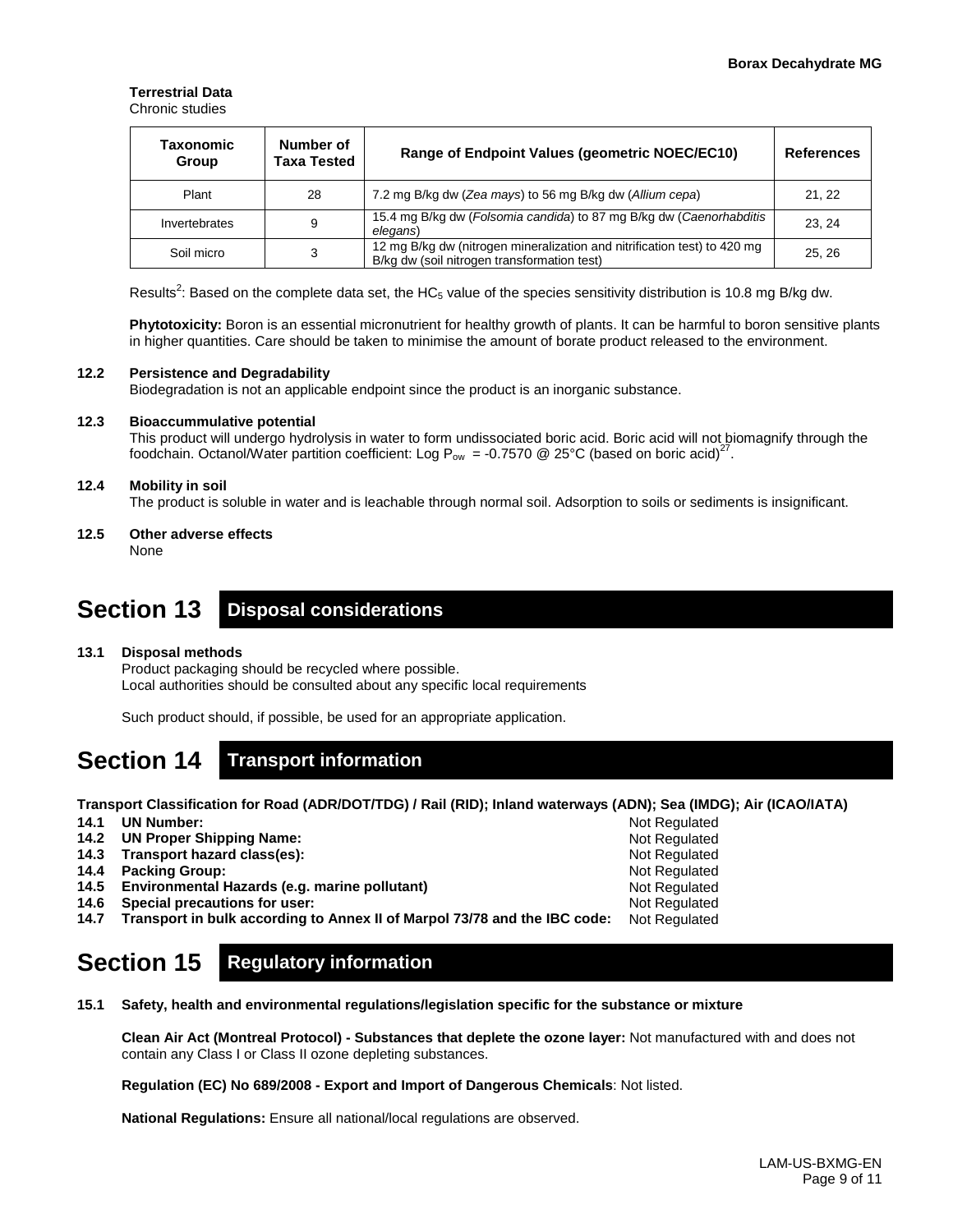#### **Borax Decahydrate MG**

**Chemical inventory listing:** The listing is sometimes under the Inventory number of the anhydrous form of this inorganic salt.

| <b>U.S. EPA TSCA Inventory:</b> | 130-96-4  |
|---------------------------------|-----------|
| Canada DSL:                     | 1330-43-4 |
| <b>EINECS:</b>                  | 215-540-4 |
| Australia AICS:                 | 1303-96-4 |
| China IECSC:                    | 1303-96-4 |
| Japanese METI & ISHL:           | $(1)-69$  |
| <b>New Zealand NZIoC:</b>       | 1303-96-4 |
| <b>Philippines PICCS:</b>       | 1303-96-4 |
| South Korea KECI:               | KE-03483  |
|                                 |           |

# **Section 16 Other information**

- **16.1 Date of revision:** August 2018
- **16.2 Date of latest revision:** Removed Acute Cat 5 classification from Section 11 as LD50 does not meet criteria.

#### **16.3 References:**

- 1. Litovitz T L, Norman S A, Veltri J C, Annual Report of the American Association of Poison Control Centers Data Collection System. Am. J. Emerg. Med. (1986), 4, 427-458
- 2. Chemical Safety Report "Disodium Tetraborate, Anhydrous" December 2010, updated 2012 <http://apps.echa.europa.eu/registered/registered-sub.aspx#search>
- 3. Fernandez et al. (1984) Phyton (Buenos Aires) 44: 125-133.
- 4. Antia and Cheng (1975) J Fish Res Bd Can 32: 2487-2494.
- 5. Bergman, Bruchlos, Marks (1995) Tenside Surf Det 32: 229-237.
- 6. Wang (1986) Environ Poll (Ser B) 11: 1-14.
- 7. Gersich and Milazzo (1990) Arch. Environ. Contam. Toxicol. 19: 72-76.
- 8. Hooftman, van Dongelen-Sevenhuijsen and de Haan (2000). Unpublished report no. V99.1146 to Borax Europe Limited.
- 9. Dyer (2001) Chemosphere 44: 369-376.
- 10. Hansveit and Oldersma (2000) Unpublished report no: V99-157 to Borax Europe Limited.
- 11.Soucek, Dickinson, Major (2010) Unpublished report to REACH Consortium for Borates.
- 12. Maier and Knight (1991) Arch. Environ. Contam. Toxicol. 20, 282 287.
- 13. Hamilton and Buhl (1990) Arch. Environ. Contam. Toxicol. 19, 366-373.
- 14. Li, et al. (2007) Aquaculture 278, 175-178.
- 15.Pillard et al. (2002) Environ Toxicol Chem, 21, 2131-2137.
- 16.Taylor et al. (1985) Aquat Toxicol, 7, 135-144.
- 17.Gerke, A (2011a). Unpublished report to REACH Consortium for Borates.
- 18.Gerke, A (2011b). Unpublished report to REACH Consortium for Borates.
- 19. Hanstveit and Schoonmade (2000). Unpublished report no.: V99.156 to Borax Europe Limited.
- 20.Guhl (2000) SÖFW-Journal 126: 17-24.
- 21. Hosseini et al. (2007) J Plant Nutrition, 30, 773-781.
- 22.Aquaterra Environmental (1998) Unpublished report to Environment Canada, Environmental Technology Centre.
- 23.Becker-van Slooten, Campiche, Tarradellas (2003). Unpublished report to Environment Canada, Environmental Technology Centre.
- 24. Moser and Becker (2009) Unpublished report to REACH Consortium for Borates.
- 25.Van Laer, Salaets, Smolders (2010) Unpublished report to REACH Consortium for Borates.
- 26.Förster and Becker (2009) Unpublished report to REACH Consortium for Borates.
- 27. Cordia et al. (2003) Unpublished report no: PML 2002-C42r to Borax Europe, Ltd.

For general information on the toxicology of borates see ECETOC Technical Report No. 63 (1995); Patty's Toxicology, 6th Edition Vol. I, (2012) Chap. 23, 'Boron'. Culver, BD & Hubbard SA (1995) Inorganic Boron Health Effects in Humans: An Aid to Risk Assessment and Clinical Judgment. Trace Elements in Experimental Medicine 9(4):175-184.

#### **16.4 Abbreviations and acronyms:**

EC: Effect concentration GHS: Global Harmonised System for classification and labelling of chemicals LC: Lethal Concentration LD: Lethal Dose STOT: Specific Target Organ Toxicity LOEC: Lowest Observed Effect Concentration NA: Not applicable. NOAEL: No observed adverse effect level